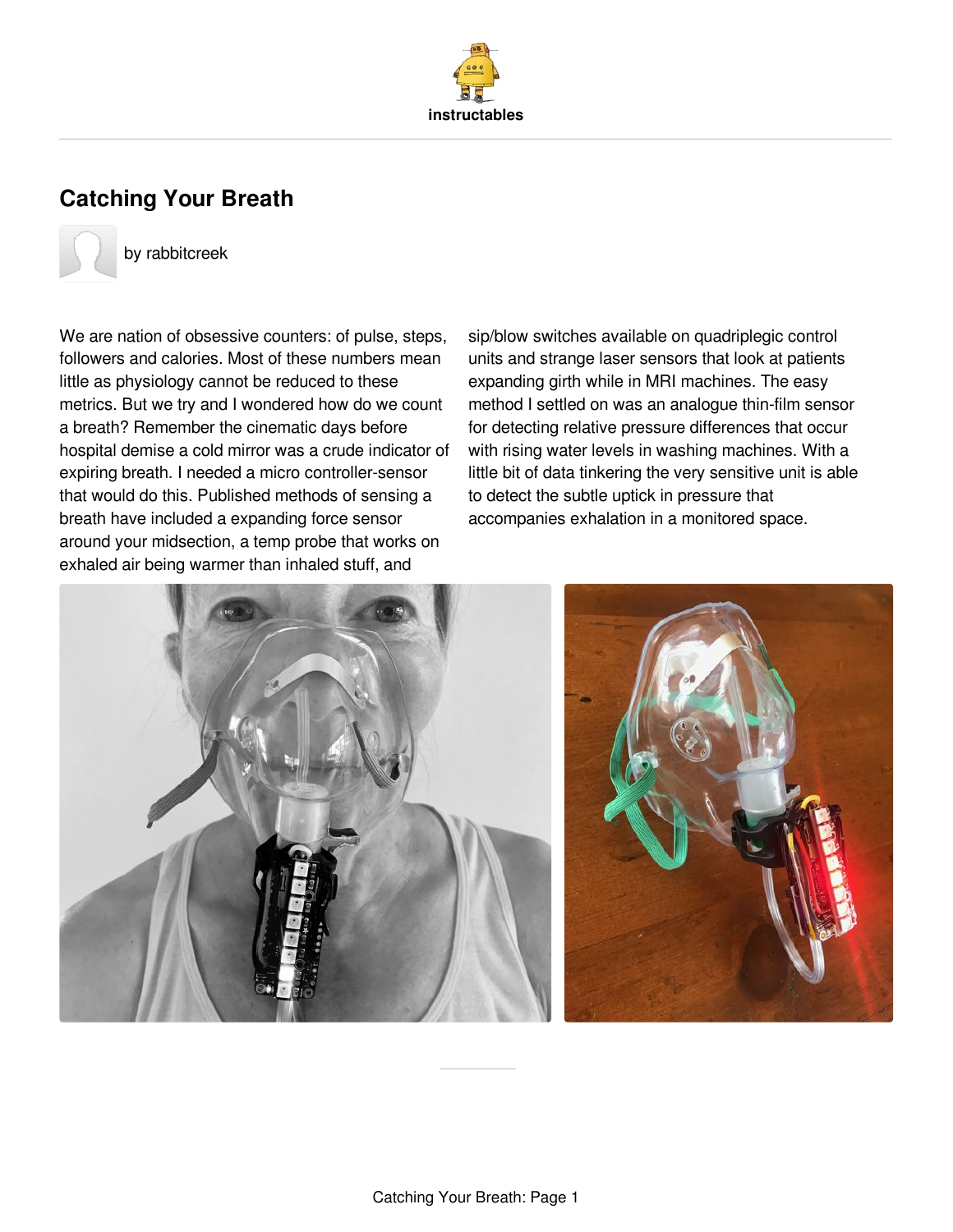## **Step 1: Gather Your Materials**

This project is fairly simple in construction. It involves a Analog read with a microcontroller, a sensor, a lipobattery for power and a neopixel stick and SD card for output. The absolute size of the unit can be reduced further if you want to forgo the card output and downsize the battery.

1. Adafruit Feather 32u4 Adalogger--great board about \$20

2. LipoBattery--I used the same size as the Featherboard which had plenty of power--with the new travel mailing restrictions these are getting harder to obtain.



4. MP3V5004G Series 0 to 3.92 kPa (0 to 400 mm H2O) 0.6 to 3.0 V Output -- Mouser Electronics about \$17

5. 0.125 OD hose for gas engines

6. 1/8 ID vinyl hose

To make your sensor waterproof you must enclose it some container--I used a small plastic pill bottle.

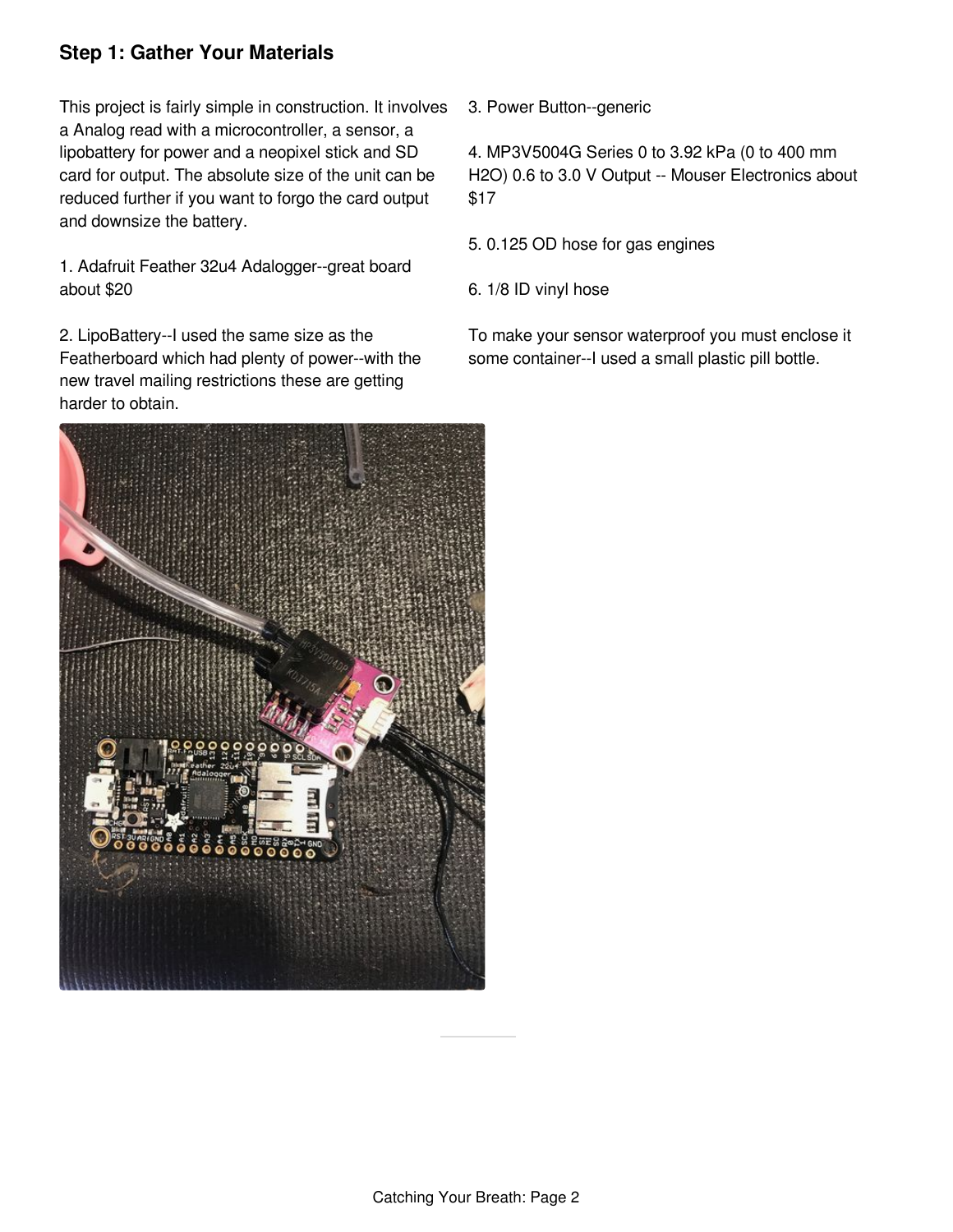## **Step 2: Wire It Up**

This is such a tiny unit. The sensor is only 1/2 inch across so it can be mounted on the back of the lipo battery which is mounted to the backside of the microcontroller. The signal and the power have a couple of small capacitors attached to a tiny board

upright but unfortunately the switch was a little quirky with movement so I changed to a tiny pushbutton. The code sets up a new recording file with each new

that I mounted the sensor on. Follow the wiring diagram included with the sensor. The output of the sensor is sent to A0. The power to the sensor comes off the 3 volts on the microcontroller. Originally I had a tilt sensor so the unit would only turn on when

boot.





#### **Step 3: Build It**

This will of course vary with what you want to use the device for. In my case I wanted to test it with a variety of conditions just to see how it would respond. I built one variation for snorkel use and another for biking and hiking. The sensor has two ports with a very sensitive strain gauge baffle in-between. It has On-Chip Signal conditioning with temperature compensation. The relative uptick in the pressure from your breathing must enter the upper tube and the lower tube must be exposed to the relative stability of outside air--it cannot be sealed in a container as the increase in pressure from the upper tube would cause a reverse increase in pressure in the lower tube nullifying the output. I used a small

plastic tube that snuggly fit the output bib and sealed this in a larger tube that was more easily manipulated. When using it inside a waterproof sealed container make sure that you provide a tiny vent hole or multiple ones in the container. Alternatively you can lead an additional small vent tube to the outside for the lower barb. The tube must sense a slight increase in air pressure for it to trigger so designing a breath catcher is necessary -- in the case of the snorkel all your breath is directed into the tube which easily triggers a pulse. The mask works well even when there are multiple holes for air input as it restricts sudden outflow and raises the pressure.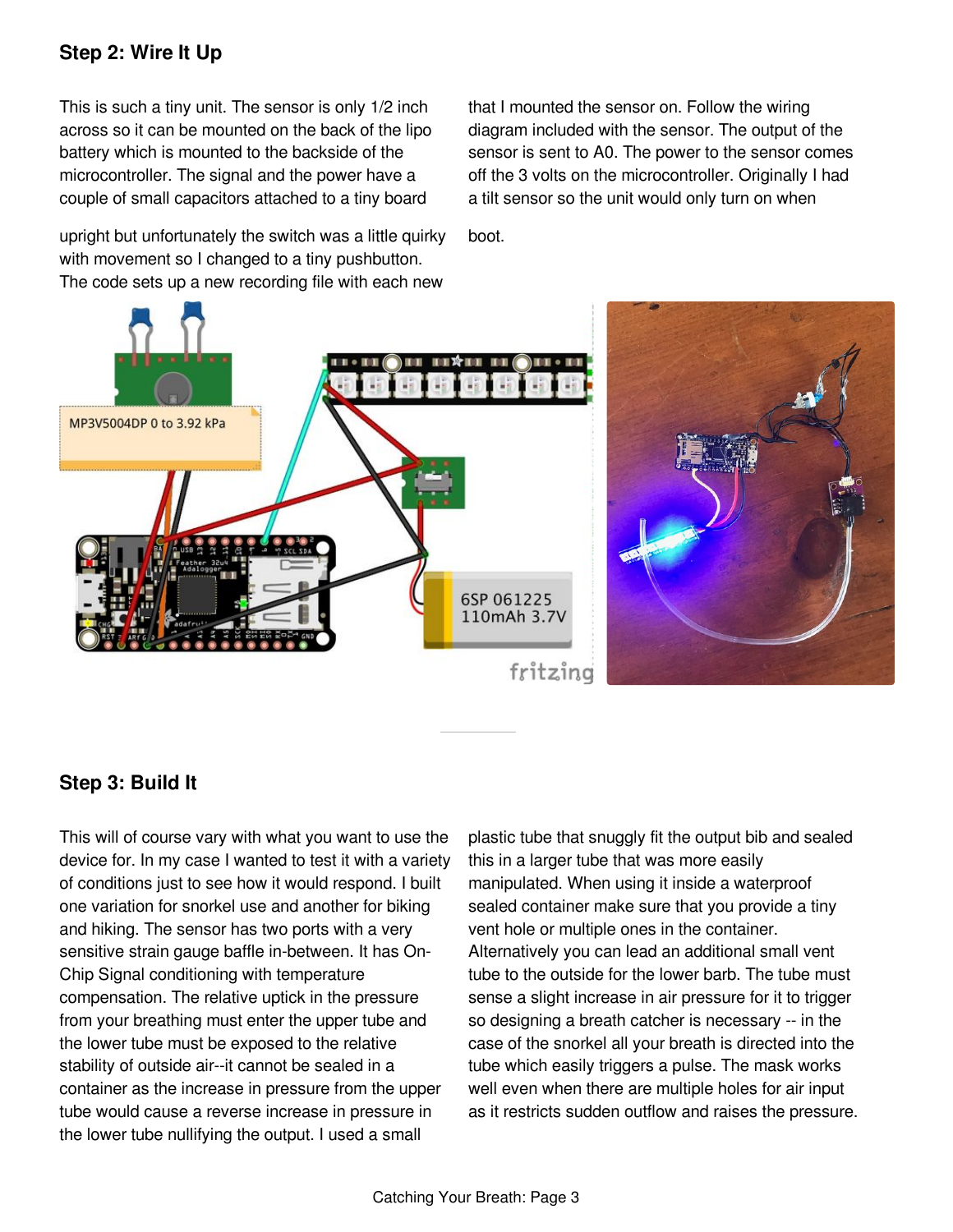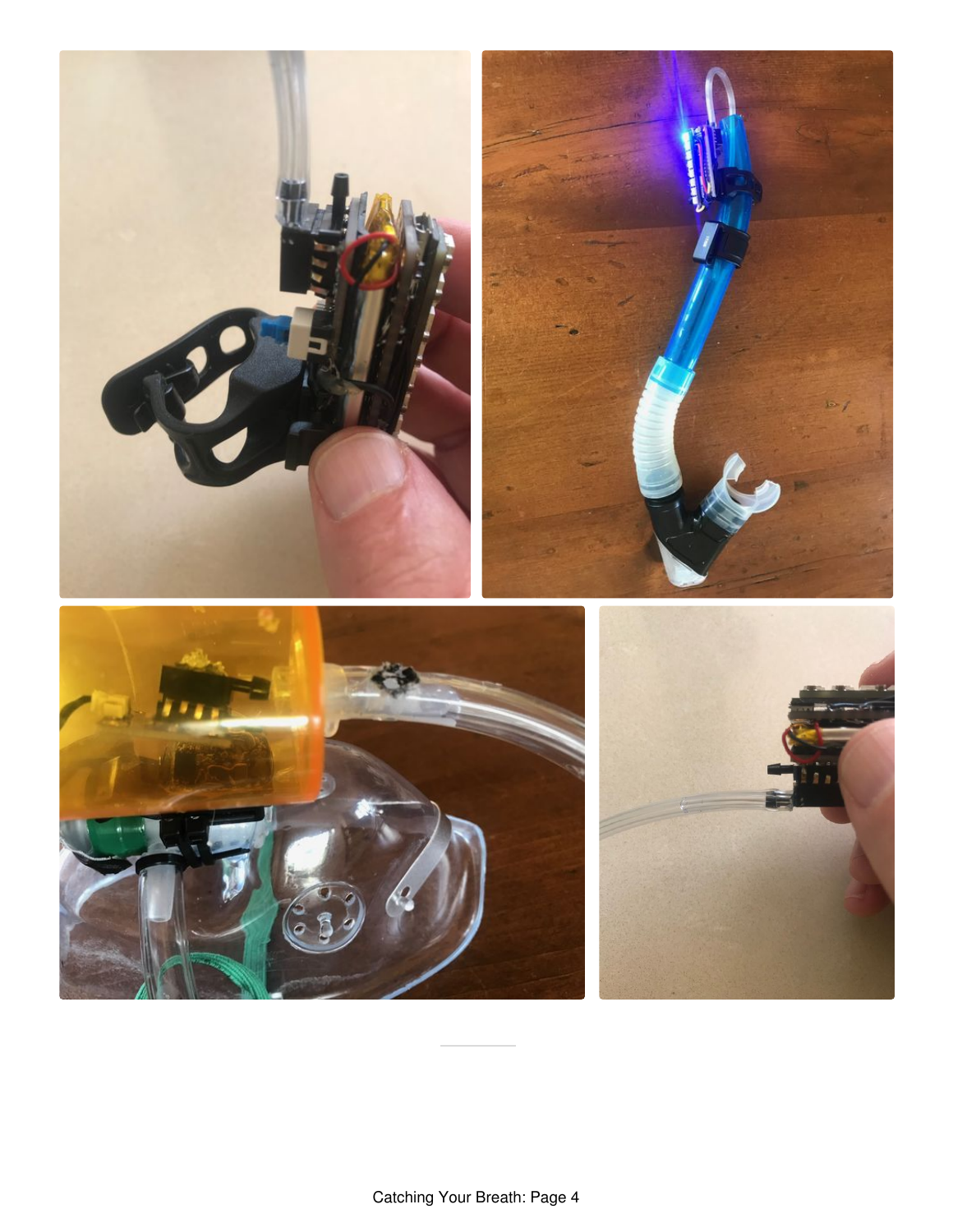## **Step 4: Program It**

I have included two programs for the sensor. The first utilizes the SD file system to count breaths the other program is designed to light the LED stick blue if your breathing and red if you're not. The program first initializes the sensor to remove any baseline drift by subtracting the A0 reading for the baseline reading. It then has the loop function where you can set the sampling time in microseconds and calls a function to have a rolling mean for ten readings. A call is made when a sustained high pressure is followed by a sustained low pressure measurement. This is

snorkeling it is sometimes hard to tell if people with their face in the water are snorkeling or in trouble with apnea. This device can act as a monitor to signal with flashing LED's if a snorkeler has not taken a breath in a set period and change its flash pattern from running



considered a breath which is counted and timed. The file system can be triggered by calculating the rate/min for each breath but this is highly variable. I found more usable results if the breaths in ten seconds were counted and then multiplied by six and placed in the file system. It also ignores overly long stops and breaks in breathing so the data wouldn't look so spotty.

The second program is designed for a safety snorkel sensor. With the high rate of sudden death while

blue to running red. The device is small and light enough to sit near the end of the snorkel with its sense tube running down into the top end of the snorkel. Monitoring for hyperventilation with resultant shallow water drowning may also prove useful.







Anna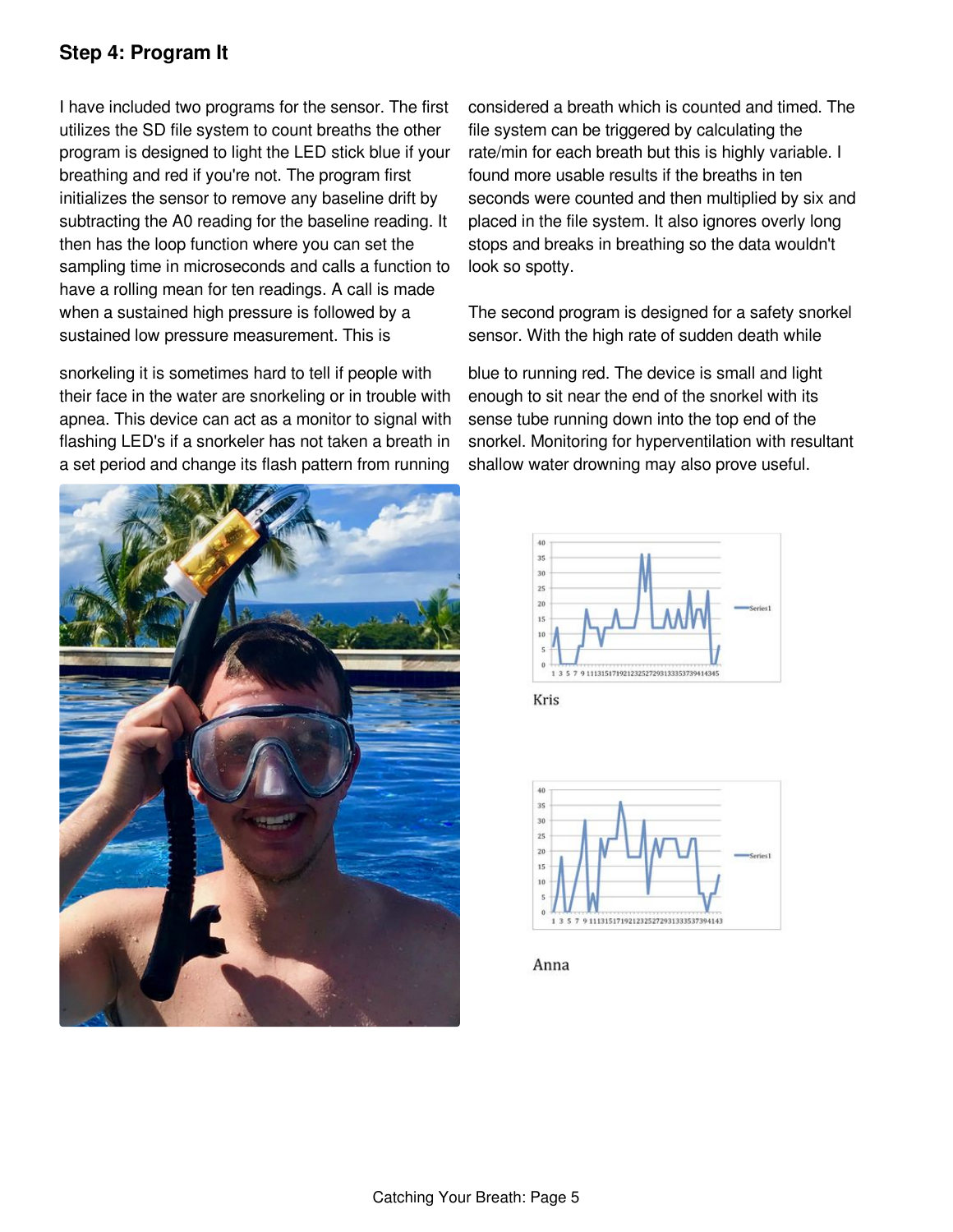





#### **Step 5: Using It**

Attempts to quantify the human body with a variety of sensors seems to fascinate people and especially the tech sector. How often we breath is interesting as it provides some information about how we increase our need for oxygen and what triggers it. This sensor is limited to telling us how often we breath not how much. Quantifying the volume under the curve would take a lot more math and a totally different method but may be interesting for someone else to work on. It is much like the limitations in the measurement of pulse and the total cardiac output--the increase in

tidal volume is the missing piece. I included the sensors output on an hour long uphill hike, a bike ride and several snorkeling excursions. Keeping up with oxygen demand immediately ramps up tidal volume and with this the rate of air exchange, excursions in pulse rate follow. The jiggling of your body is now dutifully noted on sensors and sent to the cloud -- I doubt this instrument will fit on a watch. The data will of course outlive all of us. I guess this is what they mean by the singularity.